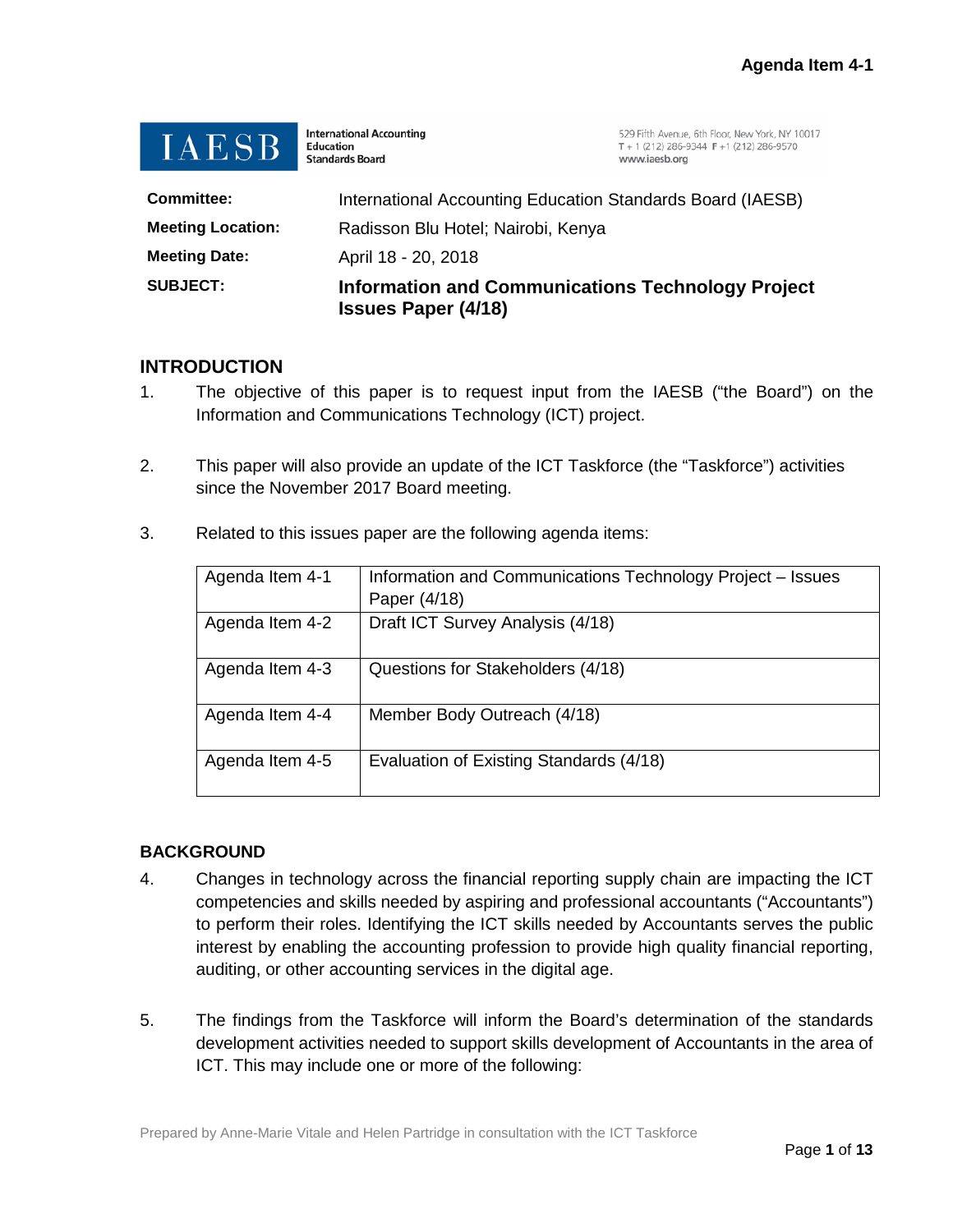- a) Amending or adding competence areas or learning outcomes to the International Education Standards (IESs)
- b) Adding explanatory material within IESs
- c) Developing new IESs
- d) Providing non-authoritative guidance
- 6. The Taskforce commenced its activities in February 2017 and has held monthly conference calls and in-person meetings in June and November 2017. The ICT project plan was approved by the IAESB at its November 2017 meeting.

## **PROJECT SCOPE**

- 7. The scope of the project is driven by the overall focus on professional competence and the evolution of the knowledge, skills and behaviors (collectively referred to as skills) needed in ICT. The Taskforce will develop an inventory of skills based on information gathering activities and perform an analysis to determine if the IESs are fit for purpose. Based on the strength of the evidence obtained through the information gathering activities, the Taskforce will recommend how to address gaps identified, if any.
- 8. The five ICT elements<sup>[1](#page-1-0)</sup> identified and supported by information gathering activities to-date are presented below and will continue to guide the ICT skills discussion. These elements have not changed from those presented to the Board at the November 2017 meeting; however, the description that provides an understanding of how the elements are applied in the area of ICT have been further refined based on input by stakeholders and feedback from the Board and IAESB CAG in November 2017.

<span id="page-1-0"></span> $<sup>1</sup>$  Following feedback from the IAESB at the November 2017 meeting, 'Focus Areas' was renamed ICT Elements.</sup>

Prepared by Anne-Marie Vitale and Helen Partridge in consultation with the ICT Taskforce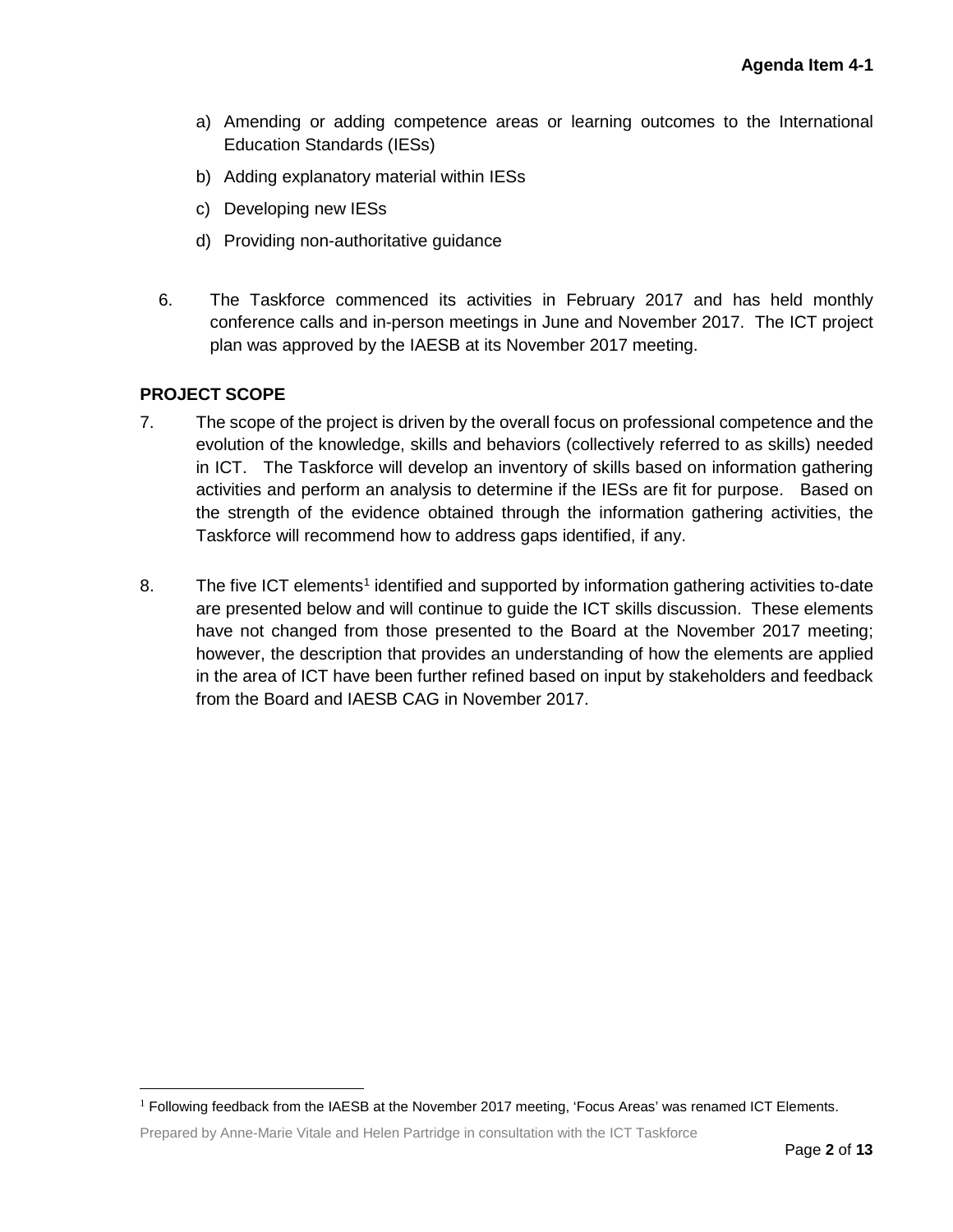|              | <b>ICT Elements</b>          | <b>April 2018 Description</b>                                                                                                                                                                                                                                                                                                                                                                                                             | <b>November 2017 Description</b>                                                                                                                                                                                                                                                                                                                                                                                                                                                          |
|--------------|------------------------------|-------------------------------------------------------------------------------------------------------------------------------------------------------------------------------------------------------------------------------------------------------------------------------------------------------------------------------------------------------------------------------------------------------------------------------------------|-------------------------------------------------------------------------------------------------------------------------------------------------------------------------------------------------------------------------------------------------------------------------------------------------------------------------------------------------------------------------------------------------------------------------------------------------------------------------------------------|
| $\mathbf{1}$ | <b>Business</b><br>acumen    | Strategic business decisions are based on the<br>integration of appropriately analyzed large data<br>sets and professional judgment as applied to<br>differing business environments amongst<br>stakeholders such as vendors, customers, and<br>employees.<br>Understand the impact ICT has on business<br>models and risk, including how current and<br>emerging technologies will impact the way<br>business is conducted and measured. | Understand the impact ICT has on business<br>risk, processes and models including how<br>current and expected technologies will impact<br>the manner in which business is conducted and<br>measured.<br>Business decisions are based on the<br>integration of appropriately analyzed large data<br>sets and professional judgment as applied to<br>differing business environments amongst<br>stakeholders (e.g., vendors, customers,<br>employees).                                      |
| 2            | <b>Behavioral competence</b> | Enhance intellectual curiosity, critical thinking,<br>agility and life-long learning to effectively<br>respond to an environment of rapid<br>technological change.<br>Professional judgment and professional<br>skepticism will be applied in more situations<br>faced by Accountants, which requires a strong<br>sense of self- and situational-awareness.<br>Demonstrate ethical use and dissemination of<br>data.                      | Demonstrate intellectual curiosity, critical<br>thinking, agility and life-long learning to<br>effectively respond to an environment of rapid<br>technological change.<br>Professional judgment and professional<br>skepticism will be applied in more situations<br>faced by Accountants, which requires a strong<br>sense of self- and situational-awareness.<br>Ethical use and dissemination of data is highly<br>relevant in demonstrating integrity while<br>performing one's role. |
| 3            | <b>Digital acumen</b>        | Understand how new and emerging<br>technologies operate, are used, and impact the<br>generation, processing, and flow of data. For<br>example, increased functionality through the<br>cloud, elimination of manual processes through<br>robotic process automation, artificial<br>intelligence that senses, analyzes and learns<br>from data and automates decision making, and<br>blockchain that securely records transactions          | Understand how enterprise resource planning<br>systems, cloud computing (through increased<br>access to functionality of systems) and other<br>new and emerging technologies are used and<br>operate in the context of the Accountant's role.<br>Generating, processing, and flow of information<br>will be impacted by new technologies including<br>artificial intelligence and robotics.                                                                                               |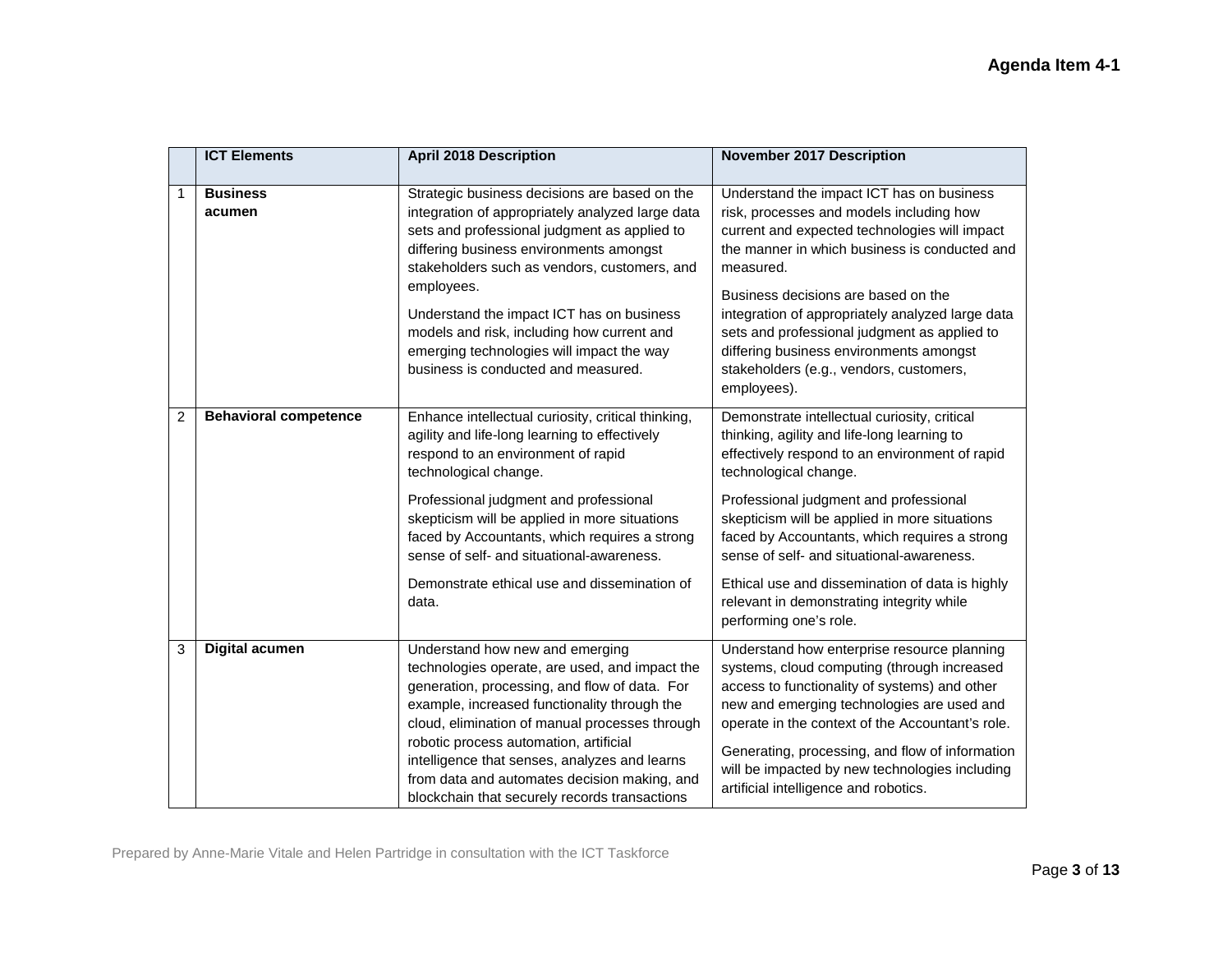|   | <b>ICT Elements</b>                           | <b>April 2018 Description</b>                                                                                                                                                                                                                                                                                                                                  | <b>November 2017 Description</b>                                                                                                                                                                                                                                                                                                                                                         |
|---|-----------------------------------------------|----------------------------------------------------------------------------------------------------------------------------------------------------------------------------------------------------------------------------------------------------------------------------------------------------------------------------------------------------------------|------------------------------------------------------------------------------------------------------------------------------------------------------------------------------------------------------------------------------------------------------------------------------------------------------------------------------------------------------------------------------------------|
|   |                                               | and eliminates third party verification or<br>reconciliation.<br>Understand and influence how governance<br>effectively oversees the impact of ICT,<br>including data security.                                                                                                                                                                                | Understand and influence how governance<br>effectively oversees the impact of ICT,<br>including data security.                                                                                                                                                                                                                                                                           |
| 4 | Data interrogation,<br>synthesis and analysis | Use structured and unstructured data, evaluate<br>data integrity (complete, accurate and relevant)<br>and understand exceptions to expectations.<br>Effectively and appropriately interpret the<br>"story" the data is telling and make decisions<br>accordingly.<br>Conduct risk assessments, predictive analysis<br>and effectively use visualization tools. | Use of structured and unstructured data, data<br>integrity (complete, accurate and relevant) and<br>understanding exceptions to expectations, are<br>elements needed to interpret the "story" the<br>data is telling.<br>Conducting risk assessments, predictive<br>analysis and effective use of visualization tools<br>will be fundamental to performing the role of an<br>Accountant. |
| 5 | Communication                                 | New and emerging technologies will change<br>the channels of communication from and<br>across systems, for example, using social<br>media and smart devices.<br>Effectively use new and emerging<br>communication channels to communicate with<br>impact, influence, and tell the "story" of new<br>insights gained through the use of technology.             | New and emerging technologies will change<br>the channels of communication from and<br>across systems, for example, through the use<br>of social media and smart devices.<br>Communicating with impact, the ability to<br>influence, and the use of effective<br>communication techniques based on each<br>specific situation is expected of Accountants.                                |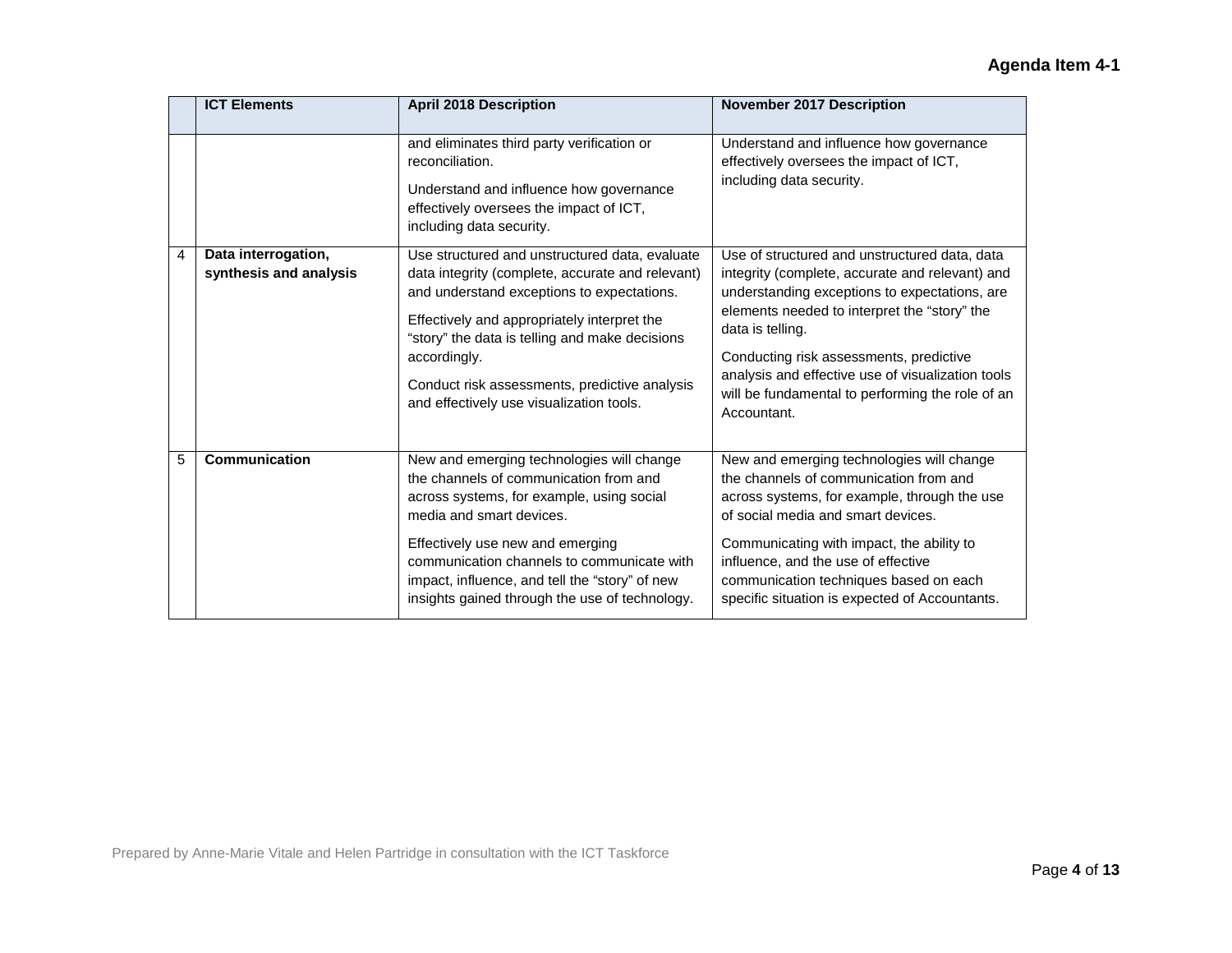#### **Action Requested:**

**A. What is the Board's point of view on whether the refinements to the descriptions appropriately distinguish between the five ICT elements? For example, is the difference between business acumen and digital acumen clear?**

#### **INFORMATION GATHERING ACTIVITIES**

- 9. The Taskforce has developed and progressed significantly in executing the stakeholder outreach plan that is based on the following approach:
	- a) Initial and follow-on surveys
	- b) Interviews
	- c) Presentation and discussion of ICT skills development at meetings held by selected organizations
	- d) Roundtables
	- e) Interactive webcasts
- 10. In November 2017, the Taskforce reported the results of the literature review and the preliminary results of the online survey performed in 2017. The literature review was finalized and published by the IAESB in February 2018.
- 11. The Taskforce also conducted outreach with the following stakeholders:

| Two roundtables in Mexico with partricipants from<br>private sector, public accounting and academia | November 2017            |
|-----------------------------------------------------------------------------------------------------|--------------------------|
| <b>Webinars for Academics</b>                                                                       | January 2018             |
| Global Accounting Alliance (in person)                                                              | March 2018               |
| Financial Executives Institute (in person)                                                          | March 2018               |
| Professional Accountants in Business Committee (in<br>person)                                       | March 2018               |
| <b>American Accounting Association</b>                                                              | <b>April 2018</b>        |
| Member bodies                                                                                       | March 2018 (on<br>going) |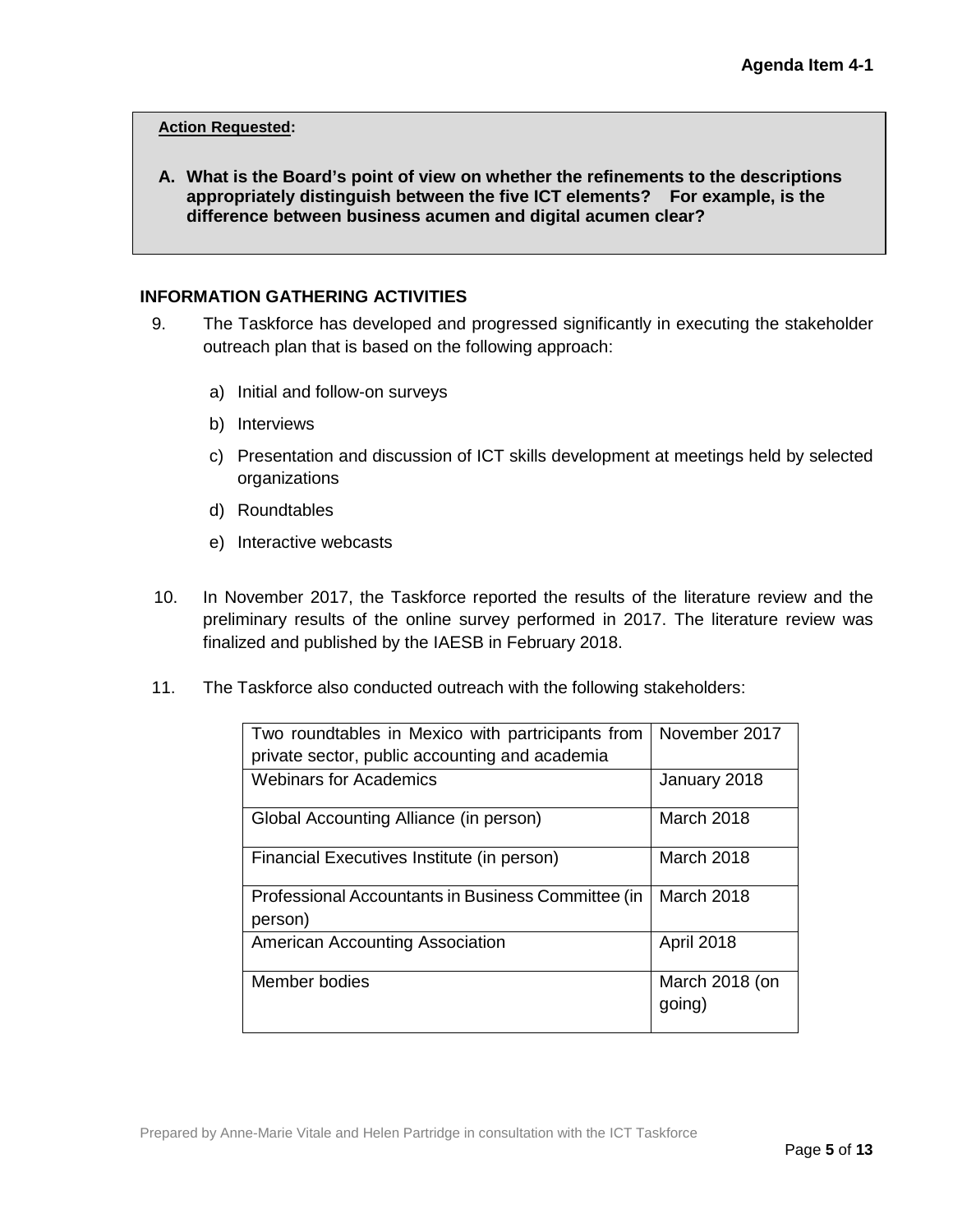- 12. The questions developed and used by the Taskforce for these stakeholders are presented in Agenda Item 4-3, and the list of member bodies to which outreach is being conducted is presented in Agenda Item 4-4.
- 13. In addition, the following outreach activities are in progress:
	- a) Outreach to member bodies performed by board members and technical advisors.
	- b) Follow-on surveys to individuals who expressed interest in participating further with outreach activities.
	- c) Initial discussions with the Association to Advance Collegiate Schools of Business (AACSB) that are considering implications of ICT on education in business schools.
	- d) ICT roundtables in Nairobi.
- 14. In considering the totality of the outreach including the initial surveys and outreach in progress, there is a high degree of geographic dispersion. The following depicts the countries (in dark green) represented by either completed or ongoing outreach.

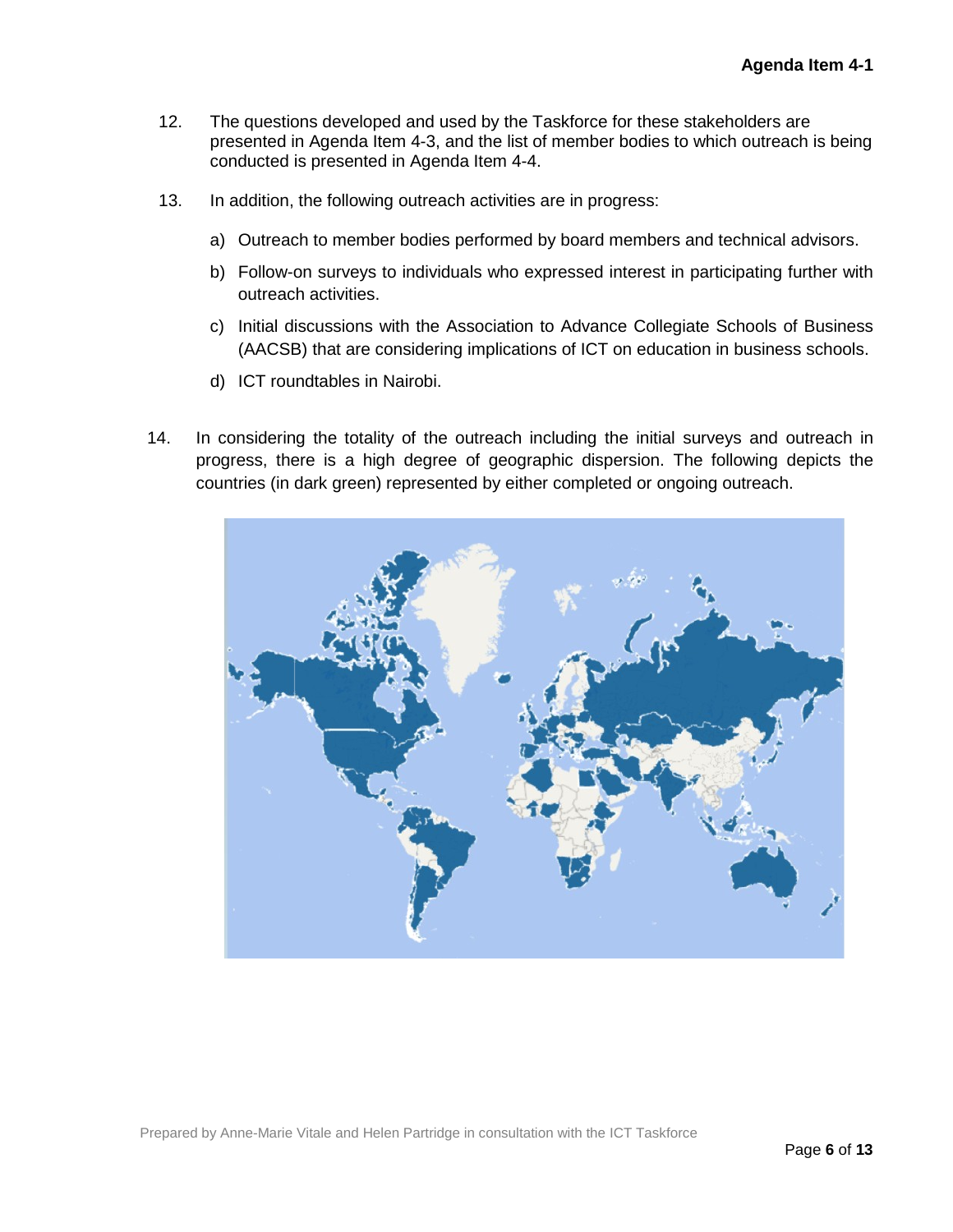

In addition, the following depicts the proportional regional coverage for outreach with three groups - member bodies, academics and non-member body organizations and individuals.

Prepared by Anne-Marie Vitale and Helen Partridge in consultation with the ICT Taskforce

24%

12%

North America

South Asia

1%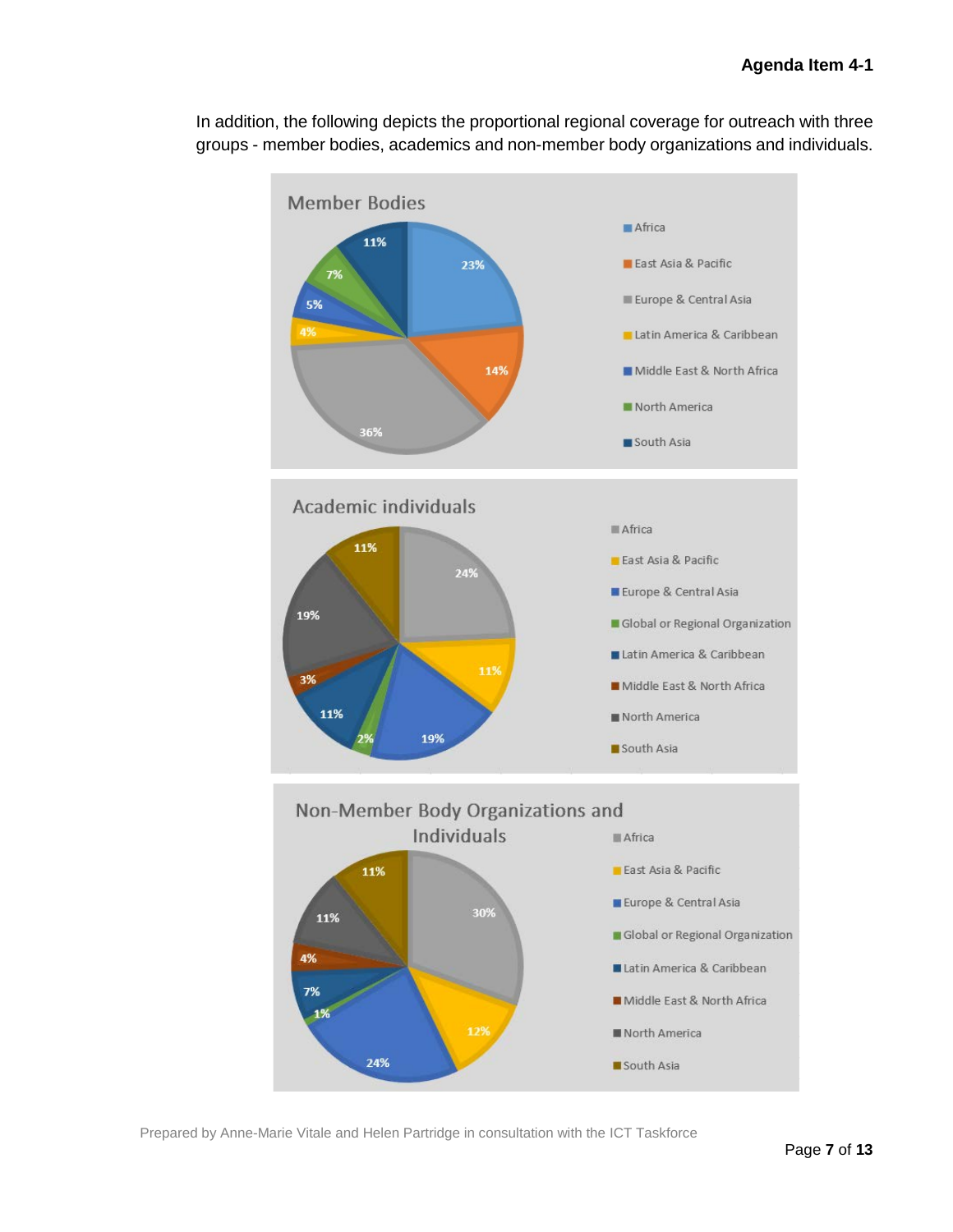## **REVIEW OF STANDARDS AND FRAMEWORKS**

- 15. Another source of information identified by the Taskforce was based on the question of whether the International Standards on Auditing (ISAs) issued by the International Auditing and Assurance Standards Board (IAASB), Auditing Standards Issued by the Public Company Accounting Oversight Board (PCAOB), and the Code of Ethics issued by the International Ethics Standards Board for Accountants (IESBA) (collectively referred to as the "Standards") inherently required an Accountant to use ICT skills in its application of the Standards. Agenda Item 4-5 sets-forth the process used by the Taskforce to analyze the Standards.
- 16. The preliminary results are indicative that there is an underlying expectation of ICT skills needed by an Accountant to apply the Standards. Those identified skills are consistent with the five ICT elements. Additional findings include:
	- a) There is a need for an Accountant to understand the nature of technology used in business processes and controls and the manner in which these technologies are used.
	- b) Data analysis, including computer assisted techniques, are both specifically identified and implied as a necessary skill for auditors.
	- c) The evaluation of the Standards has highlighted a greater emphasis on certain of the five elements, for example, business acumen.
- 17. The Taskforce is also performing an evaluation of existing competency frameworks for accountants and finance professionals<sup>[2](#page-7-0)</sup> with the objective of identifying the breadth and depth of ICT skills expected of an Accountant. Initial findings indicate there is significant diversity as to the existence of ICT skills in these frameworks. Where ICT skills are included in these frameworks they are consistent with the five ICT elements.

#### **Action Requested:**

- **B. What is the Board's point of view on the sufficiency of the information gathering activities?**
- **C. Are there key stakeholders, other sources of information, or geographies that should be considered as part of the information gathering activites?**

<span id="page-7-0"></span> <sup>2</sup> Includes frameworks from Chartered Global Management Accountants, Institute of Management Accountants, American Institute of Certified Public Accountants, Association of International Accountants, Association of Chartered Certified Accountants, Corporate Finance Institute, Certified General Accountants Association of Canada, Hong Kong Institute of CPAs, and South African Institute of Chartered Accountants organizations.

Prepared by Anne-Marie Vitale and Helen Partridge in consultation with the ICT Taskforce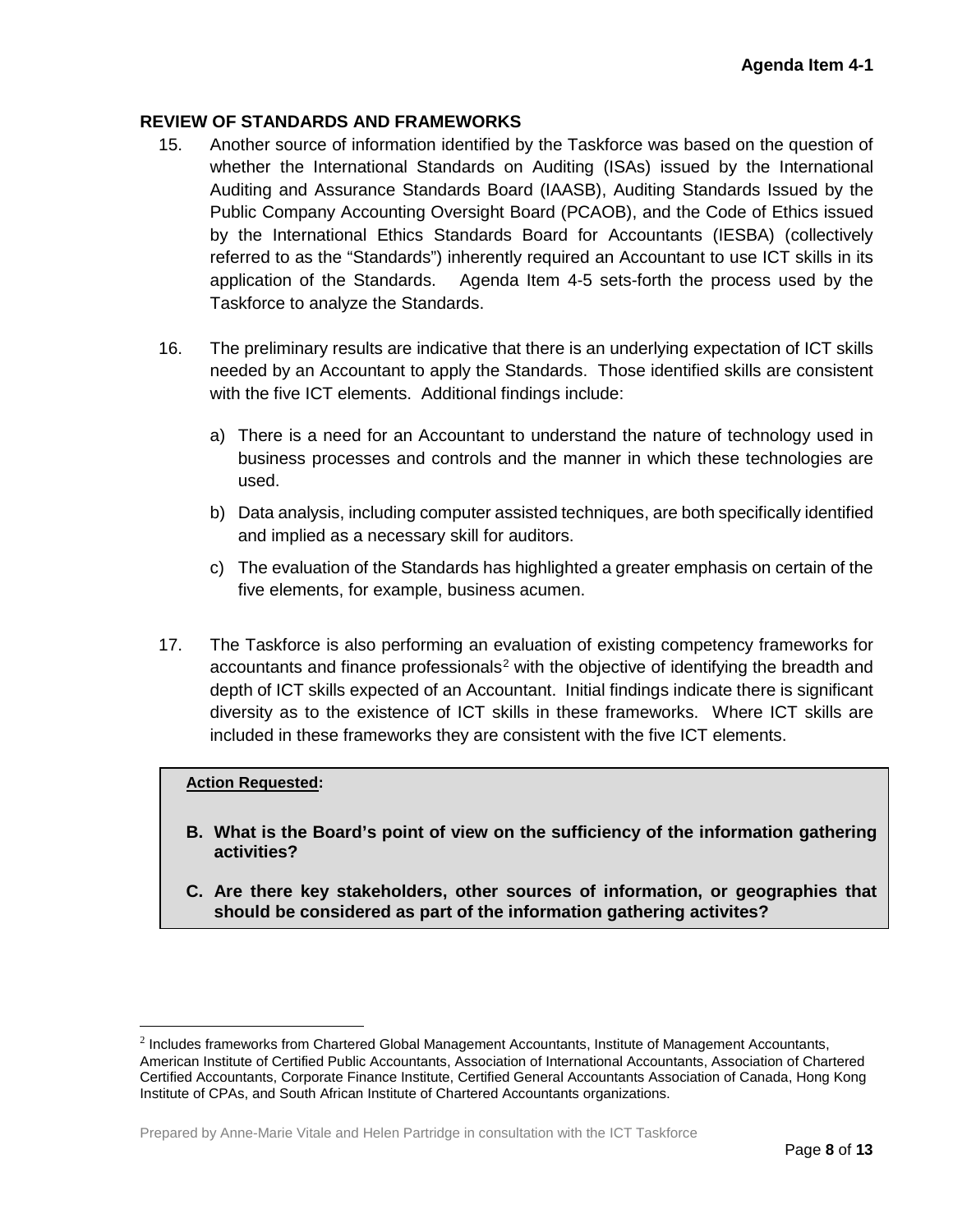### **INITIAL OBSERVATIONS**

- 18. The Taskforce is continuing to gather information and complete the analysis of input received. Several themes have emerged through the initial observations of the information gathering activities as follows (not presented in order of importance):
	- a) The five ICT elements broadly capture the skills needed by Accountants in the digital age.
	- b) There is a growing shift towards a greater focus on specific tasks, skills and mindset and less on job titles.
	- c) Technological awareness, its potential for disruption, and agility varies across stakeholder groups.
	- d) Business strategies will be significantly influenced by ICT and business models will continue to change.
	- e) New skills have not been identified but certain existing skills will be more widely used by Accountants, for example, business acumen, professional judgment, critical thinking and 'digital skepticism'.
	- f) Continuing professional development will be essential in responding to the disruptive changes of technology led environments.
	- g) There is a need to look outside of the accounting function to understand processes and data in other areas of the business and develop skills outside of the traditional accounting function.
	- h) There will be a shift towards "self-service" use of data and technology.
	- i) The change is not the specific technology, but the impact on how the Accountant's role will change as a result of ICT.

# **SURVEY RESULTS**

- 19. For reference, the ICT draft survey results are provided as Agenda Item 4-2. The Taskforce has completed its analysis on the comments provided by respondents to the ICT survey with the following summary findings:
	- a) A clear message from all types of respondents that technology is having a significant impact on accounting education.
	- b) Acknowledgment that an increased awareness about new and emerging technologies must be partnered with a range of other skills, such as interpretive, analytical, ethical change management and data handling skills.
	- c) Support from the majority of respondents for a range of standard setting development activities, including provision of guidance, to address the changing skillsets needed by Accountants, both now and in the future.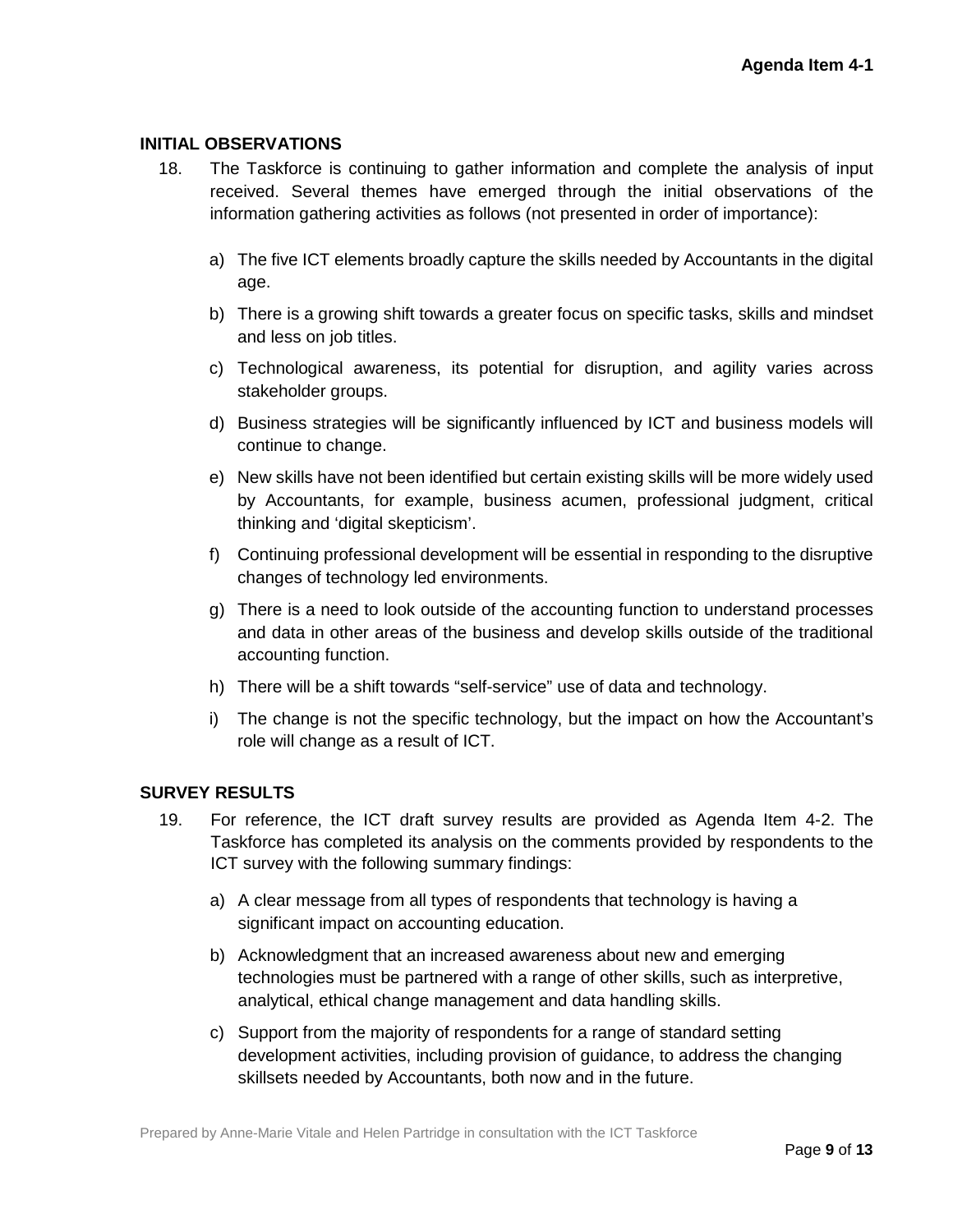**d)** Certain of the five ICT elements were emphasized, with a focus on those related to behavioral competence: lifelong learning, adaptability and change, professional skepticism and professional judgment, critical thinking, problem solving and critical analysis, intellectual curiosity, ethical behavior relating to data protection awareness and integrity and emotional intelligence and communication.

### **ICT ELEMENTS MAPPED TO IESs**

20. The Taskforce has mapped the five ICT elements to the existing competency and learning outcomes in the IES<sup>[3](#page-9-0)</sup>. The objective of mapping the five ICT elements to existing IESs is to provide an initial view of whether IESs are responsive to the skills expected of Accountants to competently perform their role. While the analysis and information gathering activities are on-going, there are indications an opportunity exists to reevaluate the IESs when viewing them through a digital lens.

|              |                                 | <b>EXISTING INTERNATIONAL EDUCATION STANDARDS</b>               |                                                                                                                                                                                                                                      |  |
|--------------|---------------------------------|-----------------------------------------------------------------|--------------------------------------------------------------------------------------------------------------------------------------------------------------------------------------------------------------------------------------|--|
|              | <b>ICT ELEMENT</b>              | <b>COMPETENCY AREA</b>                                          | <b>LEARNING OUTCOMES</b>                                                                                                                                                                                                             |  |
| 1            | <b>Business</b><br>acumen       | Business and<br>organizational<br>environment (IES 2)           | Describe the environment in which an organization<br>operates, including the main economic, legal,<br>political, social, technical, international, and cultural<br>forces.                                                           |  |
|              |                                 | Business strategy and<br>management (IES 2)                     | Analyze the external and internal factors that may<br>influence the strategy of an organization.                                                                                                                                     |  |
|              |                                 | <b>Business environment</b><br>(IES 8)                          | Analyze relevant industry, regulatory, and other<br>external factors that are used to inform audit risk<br>assessments including, but not limited to, market,<br>competition, product technology, and environmental<br>requirements. |  |
| $\mathbf{2}$ | <b>Behavioral</b><br>competence | Intellectual (IES 3)                                            | Apply professional judgment, including identification<br>and evaluation of alternatives, to reach well-<br>reasoned conclusions based on all relevant facts<br>and circumstances.                                                    |  |
|              |                                 |                                                                 | Apply reasoning, critical analysis, and innovative<br>thinking to solve problems.                                                                                                                                                    |  |
|              |                                 | Personal (IES 3)                                                | Demonstrate a commitment to lifelong learning.                                                                                                                                                                                       |  |
|              |                                 |                                                                 | Apply professional skepticism through questioning<br>and critically assessing all information.                                                                                                                                       |  |
|              |                                 | Professional skepticism<br>and professional<br>judgment (IES 4) | Apply a questioning mindset critically to assess<br>financial information and other relevant data.                                                                                                                                   |  |
|              |                                 |                                                                 | Identify and evaluate reasonable alternatives to<br>reach well-reasoned conclusions based on all<br>relevant facts and circumstances.                                                                                                |  |

<span id="page-9-0"></span> $3$  The Taskforce presented the competency areas and learning outcomes in the IESs that were considered directly related to the five ICT elements at the November 2017 Board meeting. As further information has been obtained during outreach activities, those competency areas and learning outcomes identified that were considered directly related to ICT have been revised. The mapping is based on the Taskforce's revised view of which competencies and learning outcomes specifically relate to ICT.

Prepared by Anne-Marie Vitale and Helen Partridge in consultation with the ICT Taskforce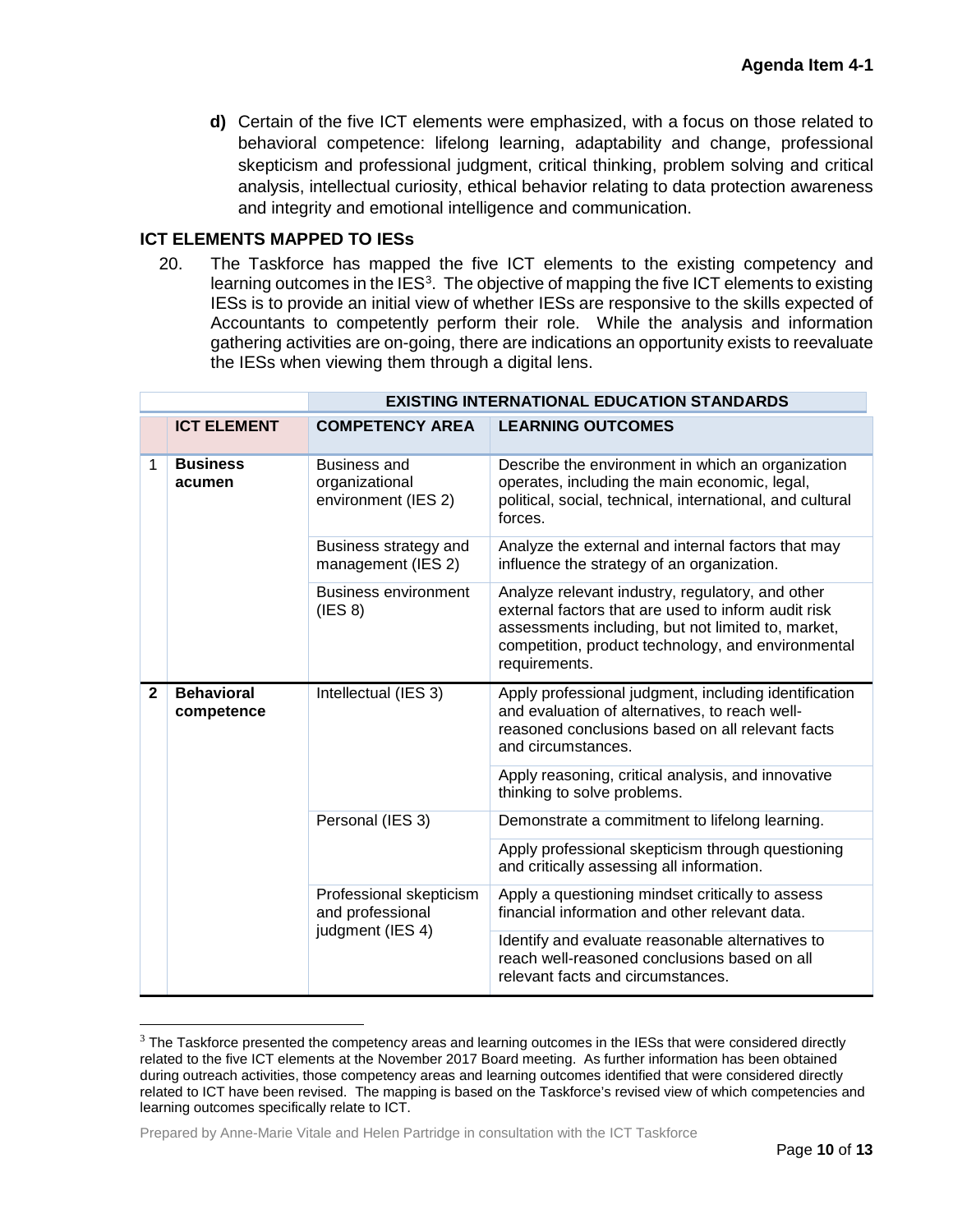|   | <b>ICT ELEMENT</b>                                  | <b>COMPETENCY AREA</b>                     | <b>LEARNING OUTCOMES</b>                                                                                                                                                          |
|---|-----------------------------------------------------|--------------------------------------------|-----------------------------------------------------------------------------------------------------------------------------------------------------------------------------------|
| 3 | <b>Digital acumen</b>                               | Information technology<br>(IES 2)          | Analyze the adequacy of general information<br>technology controls and relevant application controls.                                                                             |
|   |                                                     |                                            | Explain how information technology contributes to<br>data analysis and decision making.                                                                                           |
|   |                                                     | Information technology<br>(IES 8)          | Evaluate the information technology (IT) environment<br>to identify controls that relate to the financial<br>statements to determine the impact on the overall<br>audit strategy. |
| 4 | Data<br>interrogation,<br>synthesis and<br>analysis | Information technology<br>(IES 2)          | Use information technology to support decision<br>making through business analytics.                                                                                              |
|   |                                                     | Intellectual (IES 3)                       | Evaluate information from a variety of sources and<br>perspectives through research, analysis, and<br>integration.                                                                |
|   |                                                     | Organizational (IES 3)                     | Apply appropriate tools and technology to increase<br>efficiency and effectiveness and improve decision<br>making.                                                                |
| 5 | Communication                                       | Interpersonal and<br>communication (IES 3) | Communicate clearly and concisely when<br>presenting, discussing and reporting in formal and<br>informal situations, both in writing and orally.                                  |

### **Action Requested:**

- **D. Are there additional competency areas or learning outcomes in the IESs the Board believes are directly related to ICT as described in the five elements?**
- **E. Based on the information gathering activities to date, what is the Board's point of view on whether the competency areas and learning outcomes in the IESs effectively capture the skills needed by Accountants in the digital age?**

## **COORDINATION WITH OTHER TASKFORCES**

- 21. The Professional Skepticism Literature Review Taskforce (PSLRTF) completed a literature review with a primary emphasis on the skills, competencies and behaviors that influence the application of professional skepticism. The literature review is one source of information used by the Taskforce in considering the skills associated with Behavioral Competence. While further analysis by the Taskforce is in process, the following observations provide insight and have informed the Taskforce:
	- a) **Overcoming Bias:** Skepticism and unconscious bias start at an early age, but understanding and conscious awareness of these behaviors can lead to better decisions by accountants. Exploring "de-biasing" strategies is worthwhile.
	- b) **Inherited Traits:** Individual differences in the exercise of skepticism can be traced to inherited traits and/or learned experiences; skepticism as an attitude can be taught and learned, and performance improved.

Prepared by Anne-Marie Vitale and Helen Partridge in consultation with the ICT Taskforce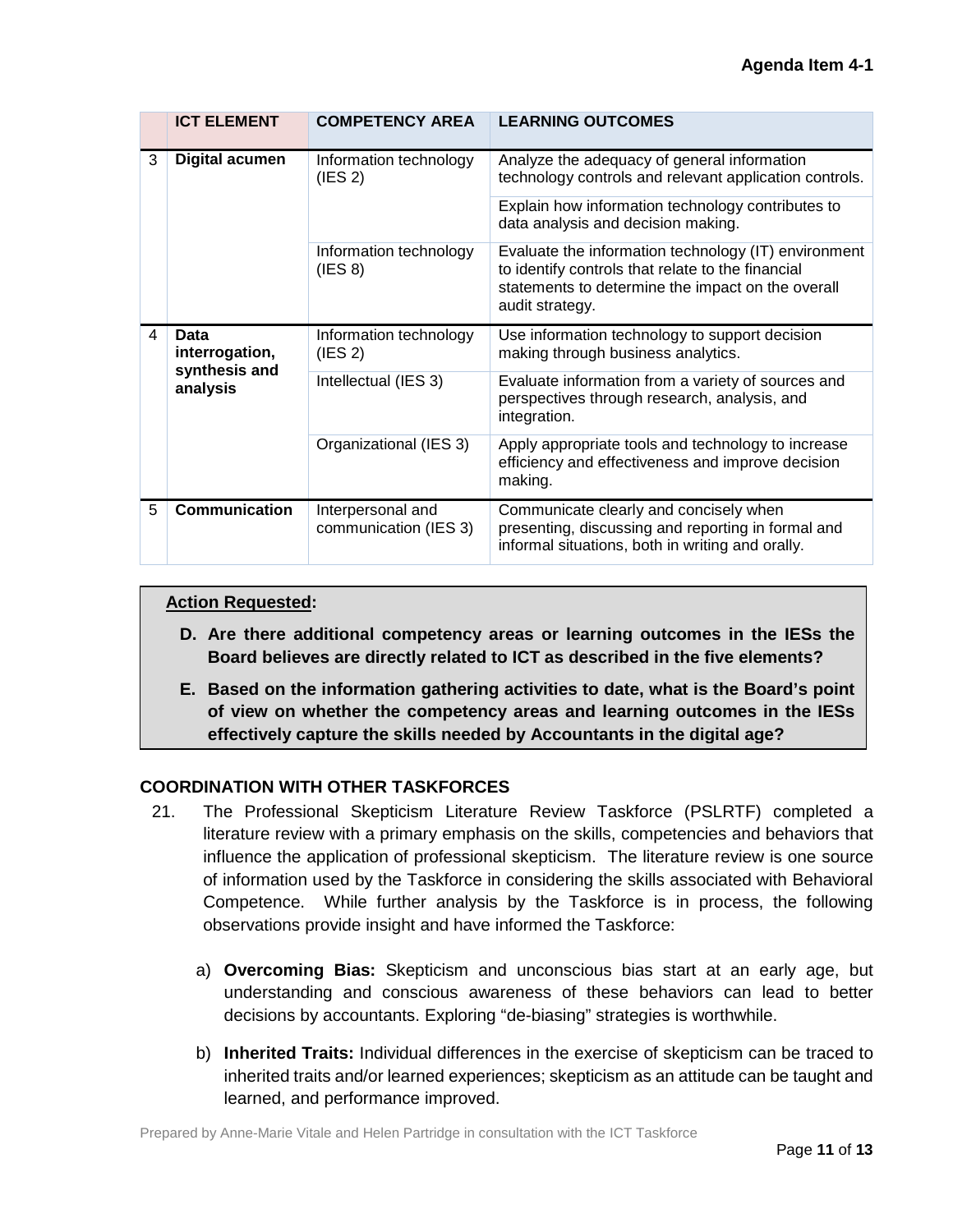- 22. At its April 2017 meeting, the Board endorsed the creation of several work streams related to professional skepticism and agreed to form a Taskforce to address Behavioral Competence. The ICT Taskforce and the Behavioral Competence Taskforce continue to work closely together to enable an effective use of Board resources and take advantage of the synergies in the broader context of ICT behavioral competence. The Taskforces have agreed to increase the level of engagement after the April 2018 Board meeting, which is consistent with the progression of the work by each Taskforce.
- 23. The Taskforce acknowledges the broader consideration by the Board to address the potential for amending existing IESs due to the current work of multiple taskforces while also considering the timing and objectives of a post-implementation review.

## **PROPOSED MILESTONES AND TIMELINE**

24. The proposed milestones and expected completion dates are presented below.

|                | <b>Milestones</b>                                                                                                                                                                                                                                                      | <b>Completion Dates</b>        |
|----------------|------------------------------------------------------------------------------------------------------------------------------------------------------------------------------------------------------------------------------------------------------------------------|--------------------------------|
| $\mathbf{1}$   | Literature review scoping and evaluation                                                                                                                                                                                                                               | Completed                      |
| 2              | Survey stakeholders<br>Develop & Conduct survey<br>Analyze and summarize survey responses                                                                                                                                                                              | Completed                      |
| 3              | Initial discussions with other independent standard<br>setting boards and IFAC Board Committees and<br>workstreams<br><b>IAASB's Data Analytics Working Group</b><br><b>IFAC Technology Advisory Group</b><br><b>Professional Accountants in Business</b><br>Committee | Completed                      |
| $\overline{4}$ | Plan and execute stakeholder outreach                                                                                                                                                                                                                                  | On-going through April<br>2018 |
| 5              | Identify core ICT skills needed by aspiring and<br>professional accountants in order to perform their roles                                                                                                                                                            | On-going through May<br>2018   |
| 6              | Develop and complete analysis of Standards                                                                                                                                                                                                                             | On-going through April<br>2018 |
| $\overline{7}$ | Review of global accounting competency or skills<br>frameworks                                                                                                                                                                                                         | On-going through April<br>2018 |
| 8              | Perform an analysis of ICT skills identified from the<br>information gathering activities against the competence<br>areas and learning outcomes in the IESs                                                                                                            | On-going through June<br>2018  |